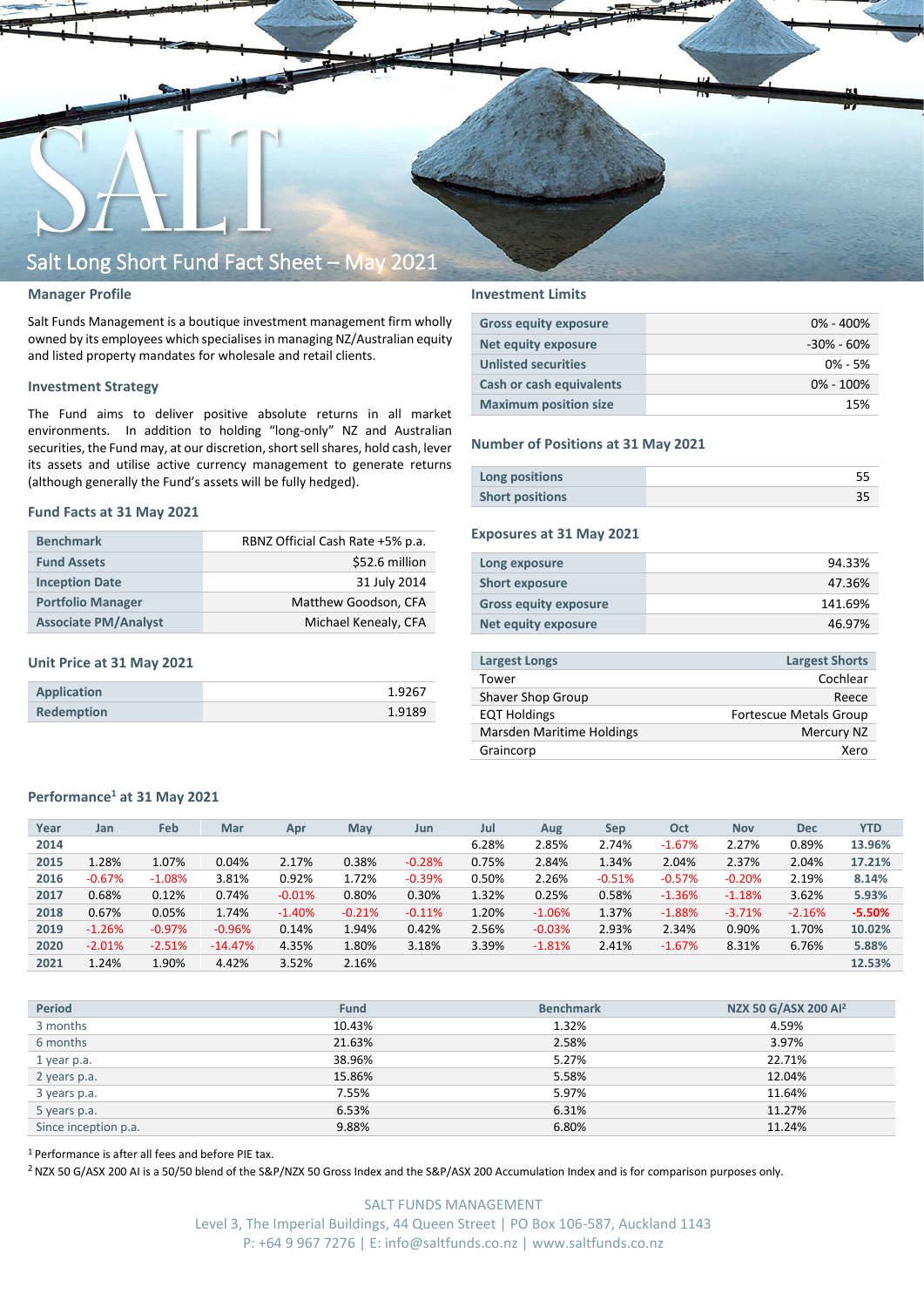## SALT

## **Country Allocation at 31 May 2021 (Gross Equity Exposure) May 2021 Individual Stock Contribution**





## **Fund Commentary**

Dear Fellow Investor,

The Fund continued its run of strong performances with a pleasing return of +2.16% in the month of May. This occurred against an unusual backdrop of weak NZ (-3.2%) and strong Australian (+2.3%) long-only equity markets. It was by no means the case that every piece of stock selection worked in unison but on average we were right far more often than we were wrong, with our diversification continuing to pay-off.

Stock selection was strong from both sides of the ledger, with both our long and short books performing well. The former was despite a big (but we think passing) headwind from our largest long position. This speaks to the style of the Fund currently intersecting well with what is working in the market, in the face of rising pressures from inflation and bond yields.

The outperformance of cyclicals relative to GAAP (growth at any price) and naïve high-yielding TINA stocks (there is no alternative) has continued in recent months but has become a little choppier rather than being a one-way bet. That said, the month of May did see longer term bond yields generally rise, with NZ 10 years moving from 1.62% to 1.85%. This went handin-hand with Technology (-9.0%) and Utilities (-6.3%) sharply underperforming the Australian market advance of +2.3%. NZ was far more stock-specific.

The Fund's net length declined slightly from 48% to 47% over the month although we did run in the low 50% region for much of the period. Our gross position fluctuated around 140%. These levels are relatively normal and consistent with what we

consider to be market-neutral given that our shorts tend to be far higher multiple and higher beta than our longs. That this net length is market neutral is shown by the Fund generally adding value on both positive and negative days for the market.

There were nine down days in May for the 50/50 index of Australia and NZ, with an average return on those days of -0.54%. The Fund was up on seven of those nine days and it delivered an average return on them of +0.20%. This shows that the Fund is delivering on its mission of providing equity-like returns with no correlation to equity markets and less volatility than them.

Our current thinking is dominated by rising risks of inflation, potential monetary policy responses to that, what that might mean for the performance of both equities overall and for the performance of sub-groups of equities within the market.

We have argued for some months that inflationary pressures are building and that central banks will start to think about thinking about tapering their quite extraordinary activities. The picture is similar across many markets. It has taken a little bit of time but the inflation evidence is now indubitably coming through. After a 0.6% monthly lift in March, the US headline CPI surged by 0.8% in April versus the +0.2% expected. Core CPI rose by +0.3% and +0.9% in those two months.

In case one thinks the inflation pressure is purely transitory, which is the current argument from central banks, the chart below sourced from DB's global strategy team would seem to put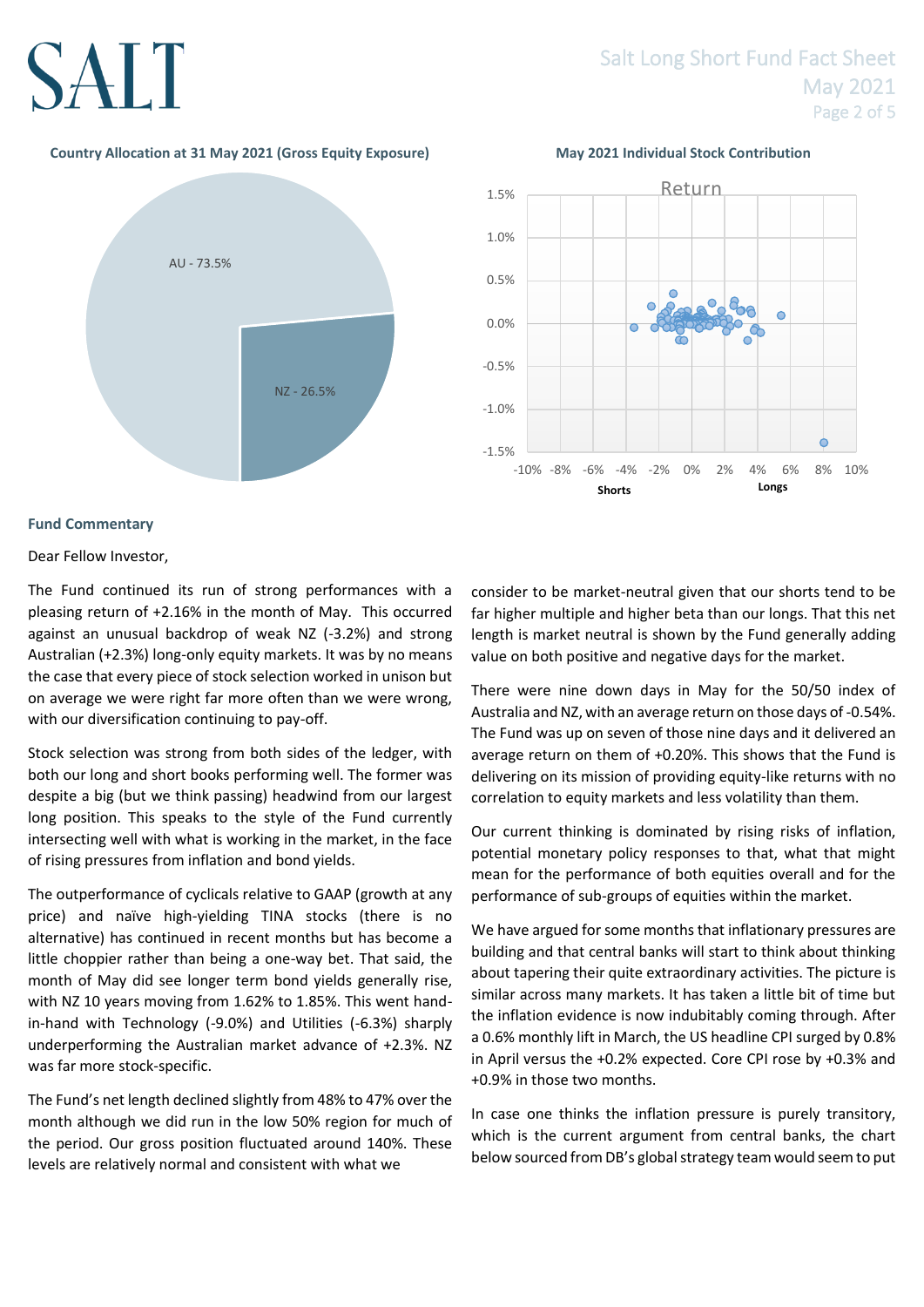# SALT

lie to this. Inflation data surprises across a broad range of goods and services are running at the highest level in decades, so there would seem to be a build-up of pressure that has a long way to go yet in feeding through to the official data.



This very much accords with anecdotal reports from a huge swathe of companies at the coalface. The April ISM Survey reported as this is being written and included an enormous prices-paid number of 89.6. Some individual comments from companies are below and sound more like a lasting impact due to a move away from just-in-time manufacturing rather than a transitory spike:

"*The current electronics/semiconductor shortage is having tremendous impacts on lead times and pricing. Additionally, there appears to be a general inflation of prices across most, if not all, supply lines*." (Computer & Electronic Products)

"*Market capacity in most areas is oversold, with no realistic*  improvement on the horizon. In fact, it appears that demand will *continue to strengthen, leading to more significant disruptions*." (Furniture & Related Products)

"*In 35 years of purchasing, I've never seen everything like these extended lead times and rising prices — from colors, film, corrugate to resins, they're all up. The only thing plentiful at present, according to my spam filter, is personal protective equipment [PPE]*." (Plastics & Rubber Products)

While NZ's last CPI reading for the March quarter was far from panic stations, higher frequency data suggests that NZ inflationary pressures are similar to those in the US and globally. One standout was the April Food Price Index, with restaurant and ready-to-eat food rising by 1.2% in the month alone due to the minimum wage rising from \$18.90 to \$20 on 1 April.

This wage lift will take time to fully filter through the economy especially as wage relativities are maintained in annual negotiations and firms then lift prices to compensate. This supply-side impost adds to the negative supply-side shock from Covid-19 and is a classic example of how the current economic episode is very different to the pure deflationary pressures of the GFC.

Further evidence comes from the monthly ANZ Bank Business Outlook survey, with the May edition showing that a net 81% of firms expect to face higher costs over the next year but "only" 57% expect to be able to lift their selling prices, resulting in a mere 4% expecting higher profits. Those cost expectations and selling price intentions are the highest in decades.

With all this inflation evidence building, we feel like we are at the end of the beginning in terms of central bank monetary policy settings. Their eyes are slowly opening to the presence of inflation and their assertions that it will prove transitory are beginning to be questioned.

The investment implications of this phase have been relatively benign for equities over the last several quarters. Historical studies have shown equities to generally to be a good inflation hedge until around the 3% mark because the numerator of rising revenues and profits offsets the denominator of higher discount rates. Cyclicals have clearly been the place to be in this period.

The next stanza may be somewhat trickier. In our view, we are about to transition from the end of the beginning to the beginning of the end. Monetary policy will actually begin to tighten. With liquidity and speculation still being rampant, equities and other risky portions of the capital stack such as junk bonds may begin to weaken as the reality of the party's end sets in.

As ex-Soros fund manager, Stanley Druckenmiller put it on a CNBC interview mid-month, "*current Fed policy is totally inappropriate …. I can't find any period in history where monetary and fiscal policy were this out of step with the economic circumstances, not one*."

In his view, the combination of very loose monetary and fiscal policies could even create risk to the reserve status of the US dollar. Our take is that at the very least, negative real yields have historically been a great environment for gold as there is no opportunity cost in owning it. For this reason, we have around 2.6% of the Fund spread across 4 of the most interesting Australian gold stocks that we can find.

This view also argues for Bitcoin as an alternative store of value even though it was carved up by 35% in the month of May and it has halved from its recent highs. For what it's worth, our view is that the speculative mania in cryptocurrencies is chiefly an artefact of ultra-loose monetary policy creating liquidity that is sloshing around the system looking for a home. We wouldn't touch any of the plethora of so-called digital tokens with a bargepole but Bitcoin's capped supply makes it more akin to digital gold. The fund has no exposure to such assets and has no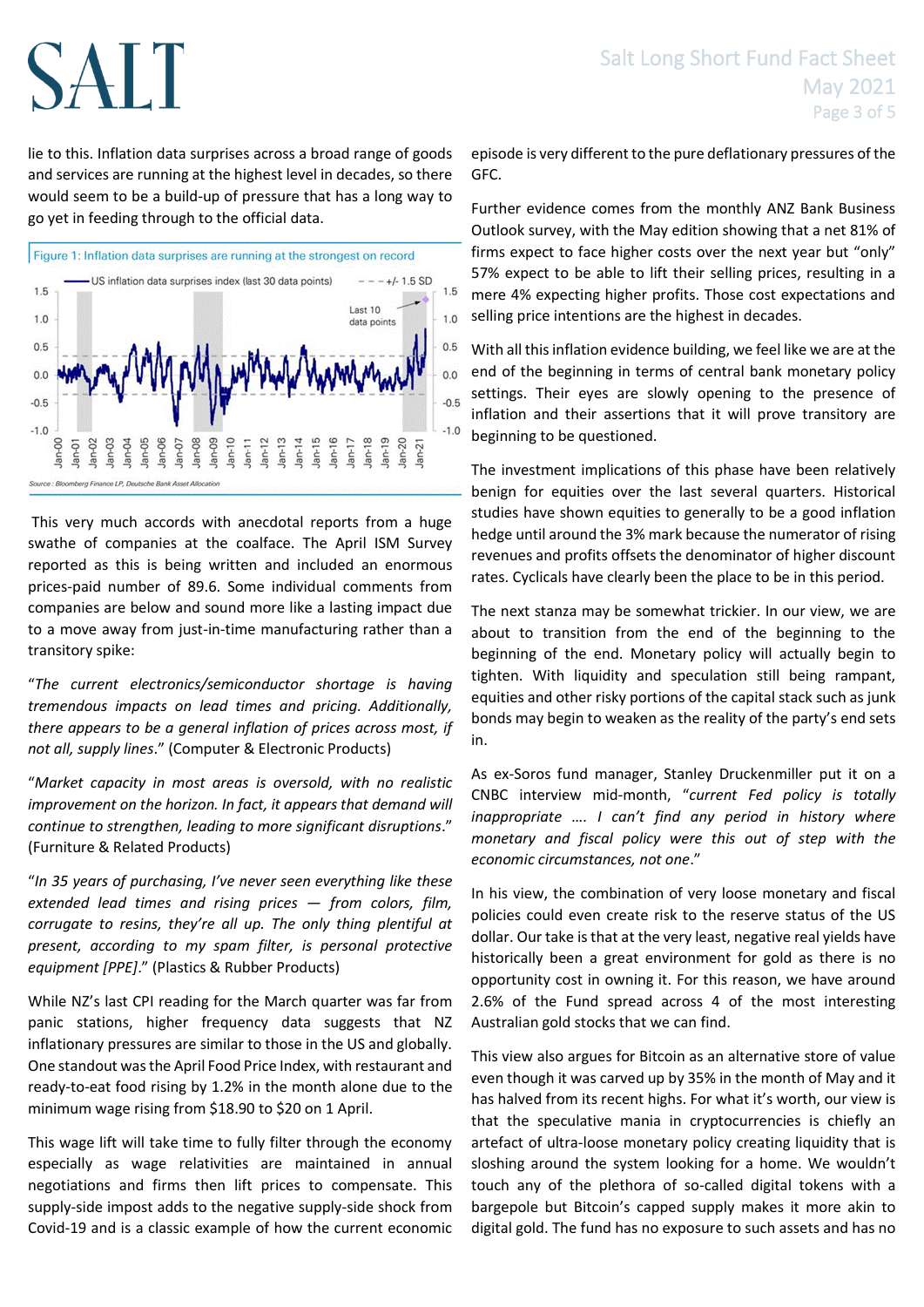## Salt Long Short Fund Fact Sheet May 2021 Page 4 of 5

## intention, so we only make this comment given the incoming interest.

**SALT** 

We have frequently been critical of the merry money-printers at No.2 The Terrace but the RBNZ Monetary Policy statement in May saw them join Canada and Norway in signalling an earlier move to tighten policy than some other somnolent central banks (such as the RBA).

This period of tightening monetary policy may prove difficult for equities and corporate bonds even though equities should provide a degree of hedging unless inflation gets out of control. This will naturally see the Fund transition to having less net length overall as we trim some investments and place new shorts on names that may particularly suffer in a higher rate environment. That is the beauty of a Long Short Fund in potentially being able to perform positively irrespective of the market backdrop.

Investors will also need to be wary of changes in the types of stocks that work in the period ahead. We have successfully called "cyclicals" as being a group benefitting from the current reflationary environment and although they have run hard, they may possibly have a little bit of gas left in the tank. We are scouring our universe for examples which still offer value.

We remain wary of the wider group of "value" stocks as they really depend on strong economic growth for their typically operationally and financially challenged models to do well. They tend to be winners coming out of a recession but that does not feel like the period ahead, so we remain shy of structurally challenged dogs.

The surprising group of stocks that could underperform may be the "quality" names that have been big winners in recent years. Who doesn't like a stock with a high ROIC, strong and stable margins and good re-investment opportunities? However, if it was that easy, these stocks would outperform always and everywhere but that is simply not the case.

Such stocks are very attractive in a mixed economic environment because they tend to hit their earnings numbers whereas other companies struggle. At the same time, falling bond yields and a dearth of other solid investment opportunities in recent years mean it has made sense to pay ever higher multiples for the earnings that they generate. The problem is that a 40x PE is now the old 20x and if we enter a period of higher bond yields, the multiple attached to these companies may contract.

Returning to the performance of the Fund in May, our return of circa +2.55% (pre-tax and costs) saw solid returns from both the long book (+0.92%) and the short book (+1.63%). This was particularly pleasing given the choppy nature of markets and the wide differential between Australia (+2.3%) and NZ (-3.2%) market performance. The reason we did well was that the overall

"winners to losers" ratio was a record high 77%. This more than made up for a fierce headwind from our largest long. Without that, it would have been a stunning month.

Our large long in Tower (TWR, -16.7%) was the biggest detractor by quite some distance. It followed a modest profit downgrade due to a combination of an unusual number of house fires and a claims cost inflation cycle getting under way. The former accords with data showing house fires to be volatile from period to period and should have a PE of 1x attached to it. The latter is more concerning as it takes time for TWR to re-price its policies as they mature over the year ahead. However, all insurance companies face the same pressures, so while it will weigh somewhat on the year ahead, it will turn around into a tailwind in the future as the cycle runs its course and policies then take time to be re-priced in the other direction.

The basic attraction of TWR remains unchanged. Namely, a balance sheet awash with capital combined with a competitive advantage from their EIS tech backbone allowing them to enjoy strong operating leverage as they grow inorganically and organically. It will take time for their large Australian-based competitors to catch up.

Other headwinds were more modest and came from two slightly premature shorts and one long. The first short was Corporate Travel (CTD, +12.7%), whose enterprise value is now above where it was pre-Covid. Current consensus forecasts have earnings recovering to a PE of 43.5x in Jun22 and 22.6x in Jun23 but our observation is that there has been a permanent change in business travel activity. A structural shift has occurred towards using high quality video applications such as Zoom, so we suspect that the forward forecasts may be too optimistic.

The second short weighing on us was Hub 24 (HUB, +6.1%) which rocketed 18% in the last week of the month for reasons that are not obvious. The one positive that makes us a little wary of shorting HUB is that they have a positive exposure to rising short term interest rates but it may be at least a couple of years before these start rising in Australia. Meanwhile, our observation is that the competition between new and legacy platform businesses is becoming ever more fierce and the forward PE path of 59x Jun22 and 48x Jun23 feels far too aggressive. We prefer being long the trustee business EQT Holdings (EQT, -1.3%) which is on a PE of 20x and has many years of growth ahead as funds under supervision gradually grow over a largely fixed cost base.

The final headwind of note was our long in Emeco Holdings (EHL, -5.3%). We have been focused on how this mining equipment rental business is gradually transitioning its client base from the headwinds of the coal sector to the booming segments of base and precious metals. Further, we have seen coal prices turn up sharply in recent weeks which will likely feed through to equipment demand in time. The new headwind that has sprung